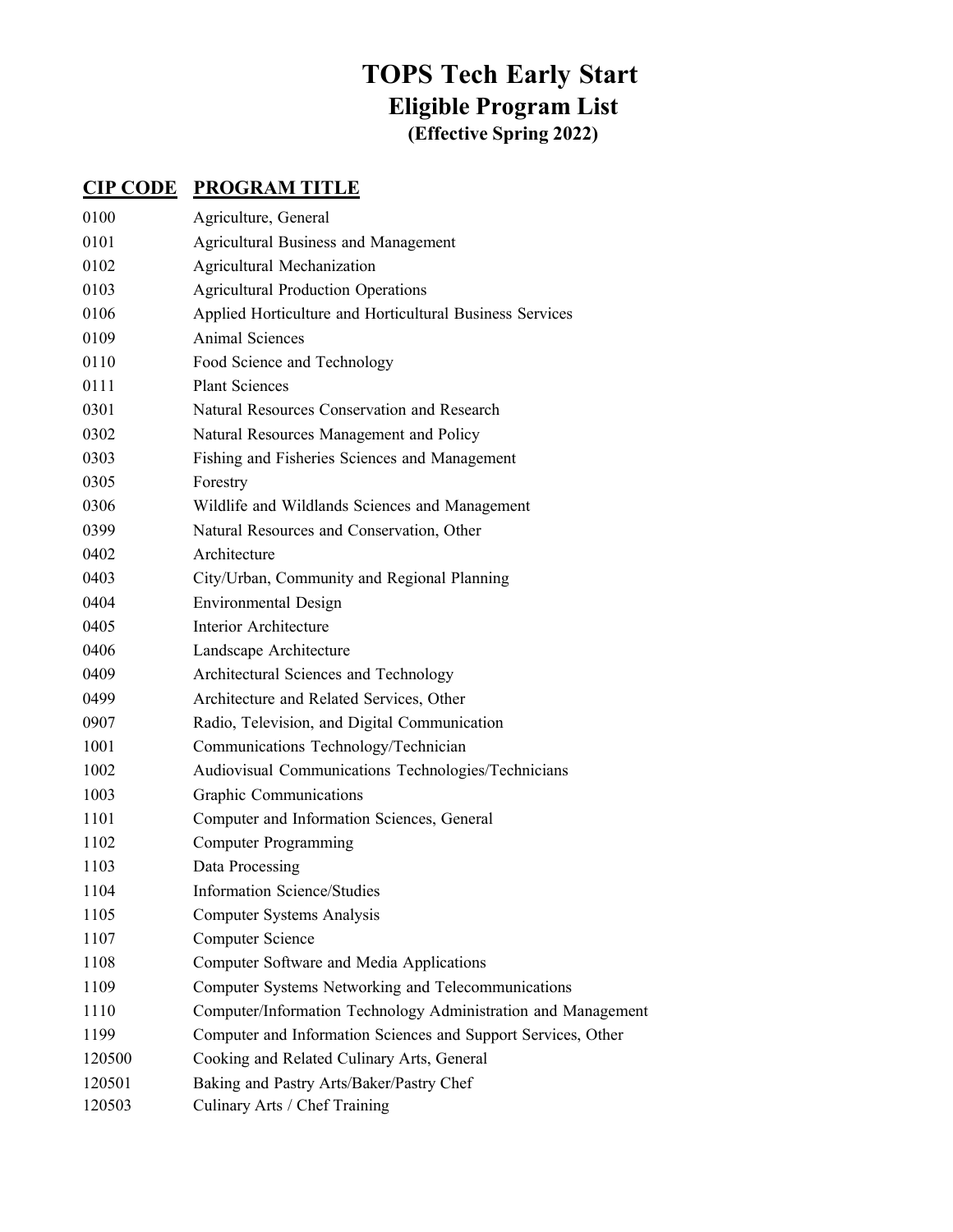## **CIP CODE PROGRAM TITLE**

| 120504 | Restaurant, Culinary, and Catering Management/Manager                                   |
|--------|-----------------------------------------------------------------------------------------|
| 120505 | Food Preparation/Professional Cooking/Kitchen Assistant                                 |
| 120506 | Meat Cutting/Meat Cutter                                                                |
| 120507 | Food Service, Waiter/Waitress, and Dining Room Management/Manager                       |
| 120508 | <b>Institutional Food Workers</b>                                                       |
| 120509 | Culinary Science/Culinology                                                             |
| 120510 | Wine Steward/Sommelier                                                                  |
| 120599 | Culinary Arts and Related Services, Other                                               |
| 131206 | Teacher Education, Multiple Levels                                                      |
| 1500   | Engineering Technology, General                                                         |
| 1501   | Architectural Engineering Technologies/Technicians                                      |
| 1502   | Civil Engineering Technologies/Technicians                                              |
| 1503   | Electrical Engineering Technologies/Technicians                                         |
| 1504   | Electromechanical Instrumentation and Maintenance Technologies/Technicians              |
| 1505   | Environmental Control Technologies/Technicians                                          |
| 1506   | Industrial Production Technologies/Technicians                                          |
| 1507   | Quality Control and Safety Technologies/Technicians                                     |
| 1508   | Mechanical Engineering Related Technologies/Technicians                                 |
| 1509   | Mining and Petroleum Technologies/Technicians                                           |
| 1510   | <b>Construction Engineering Technologies</b>                                            |
| 1511   | <b>Engineering-Related Technologies</b>                                                 |
| 1512   | Computer Engineering Technologies/Technicians                                           |
| 1513   | Drafting/Design Engineering Technologies/Technicians                                    |
| 1514   | Nuclear Engineering Technologies/Technicians                                            |
| 1515   | <b>Engineering-Related Fields</b>                                                       |
| 1516   | Nanotechnology                                                                          |
| 1599   | Engineering Technologies/Technicians, Other                                             |
| 2203   | <b>Legal Support Services</b>                                                           |
| 2313   | Rhetoric and Composition/Writing Studies                                                |
| 4100   | Science Technologies/Technicians, General                                               |
| 4101   | Biology Technician/Biotechnology Laboratory Technician                                  |
| 4102   | Nuclear and Industrial Radiologic Technologies/Technicians                              |
| 4103   | Physical Science Technologies/Technicians                                               |
| 4199   | Science Technologies/Technicians, Other                                                 |
| 4301   | Criminal Justice and Corrections                                                        |
| 4302   | Fire Protection                                                                         |
| 4399   | Homeland Security, Law Enforcement, Firefighting and Related Protective Services, Other |
| 4600   | Construction Trades, General                                                            |
| 4601   | Mason/Masonry                                                                           |
| 4602   | Carpenters                                                                              |
| 4603   | Electrical and Power Transmission Installers                                            |
| 4604   | Building/Construction Finishing, Management, and Inspection                             |